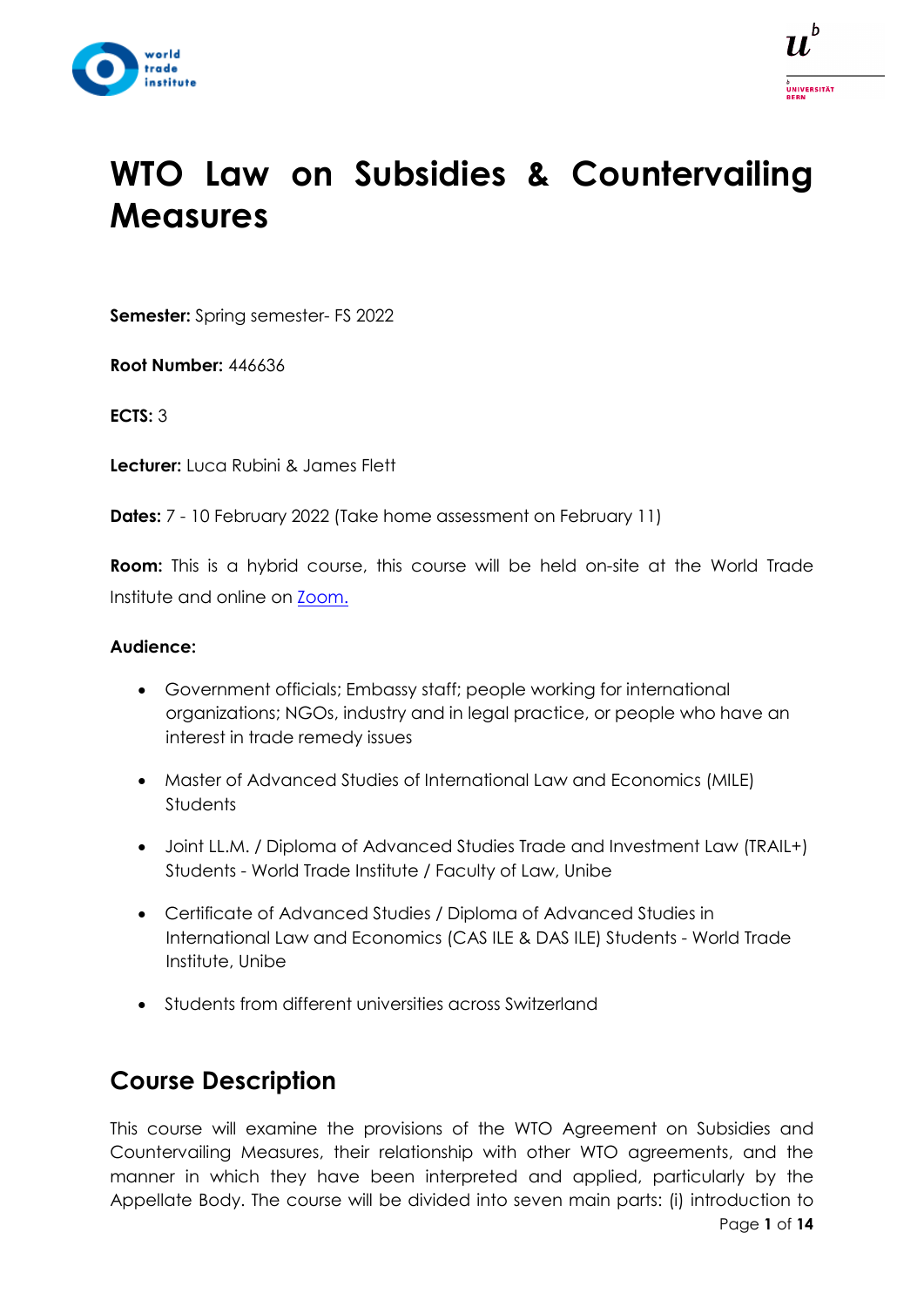the design and architecture of the SCM Agreement, including the constituent elements of a subsidy and the different types of subsidy; (ii) the constituent elements of a subsidy (financial contribution, benefit, specificity); (iii) prohibited subsidies (export contingent subsidies and import substitution subsidies); (iv) actionable subsidies (a subsidy as a genuine and substantial cause of adverse effects to trading partners (material injury, price and volume effects); (v) countervailing duties; (vi) the relationship between the SCM Agreement and other WTO agreements (including the GATT 1994 and the Anti-Dumping Agreement); and (vii) possible reforms of WTO subsidies law. Legal and practical questions will be raised during the course, and where appropriate examples of dispute settlement cases will be discussed.

## **Lecturers**

#### **Luca Rubini**

Dr Luca Rubini is Reader (Associate Professor) and Deputy-Director of the Institute of European Law at the University of Birmigham, Law School. Luca served as legal secretary to Advocate General Francis Jacobs at the European Court of Justice in Luxembourg. He has held various visiting positions at the European University Institute, the Institute of International Economic Law (Georgetown University), the World Trade Institute, Bocconi University. He is faculty member of the MILE and of the Graduate School of Economics and International Relations (ASERI), Milan, and Fellow to the Centre of European Law, King's College London. Dr Rubini has law degrees from the Catholic University in Milan (JD) and King's College London (MA and PhD) and is admitted to practice in Italy and England and Wales. Luca Rubini's main expertise lies in the regulation of public subsidies. His current research interests revolve around the regulation of subsidies to promote clean energy. Among his recent publications: The Definition of Subsidy and State Aid – WTO and EC Law in a Comparative Perspective (OUP, 2009) and Microsoft on Trial: Legal and Economic Analysis of a Transatlantic Antitrust Case (Elgar, 2010).

#### **James Flett**

James Flett is deputy to the Director of the Trade Policy and WTO Team of the European Commission Legal Service. He has twenty-eight years' experience practicing international law, particularly international trade law. He has represented the European Commission before the European Court of Justice in more than 100 cases and the European Union before the WTO in more than 200 proceedings. Mr. Flett graduated from the London School of Economics and Political Science, and has a Master's degree in European law from the College of Europe, Bruges. He is a qualified solicitor. Before joining the Commission Legal Service in 1995, when the WTO was founded, Mr. Flett spent several years working for two international law firms in London and Brussels. He is a frequent speaker at conferences and universities and has published widely on international trade law. He teaches WTO Law at Leuven University and has also taught WTO Dispute Settlement Law at Barcelona University (IELPO).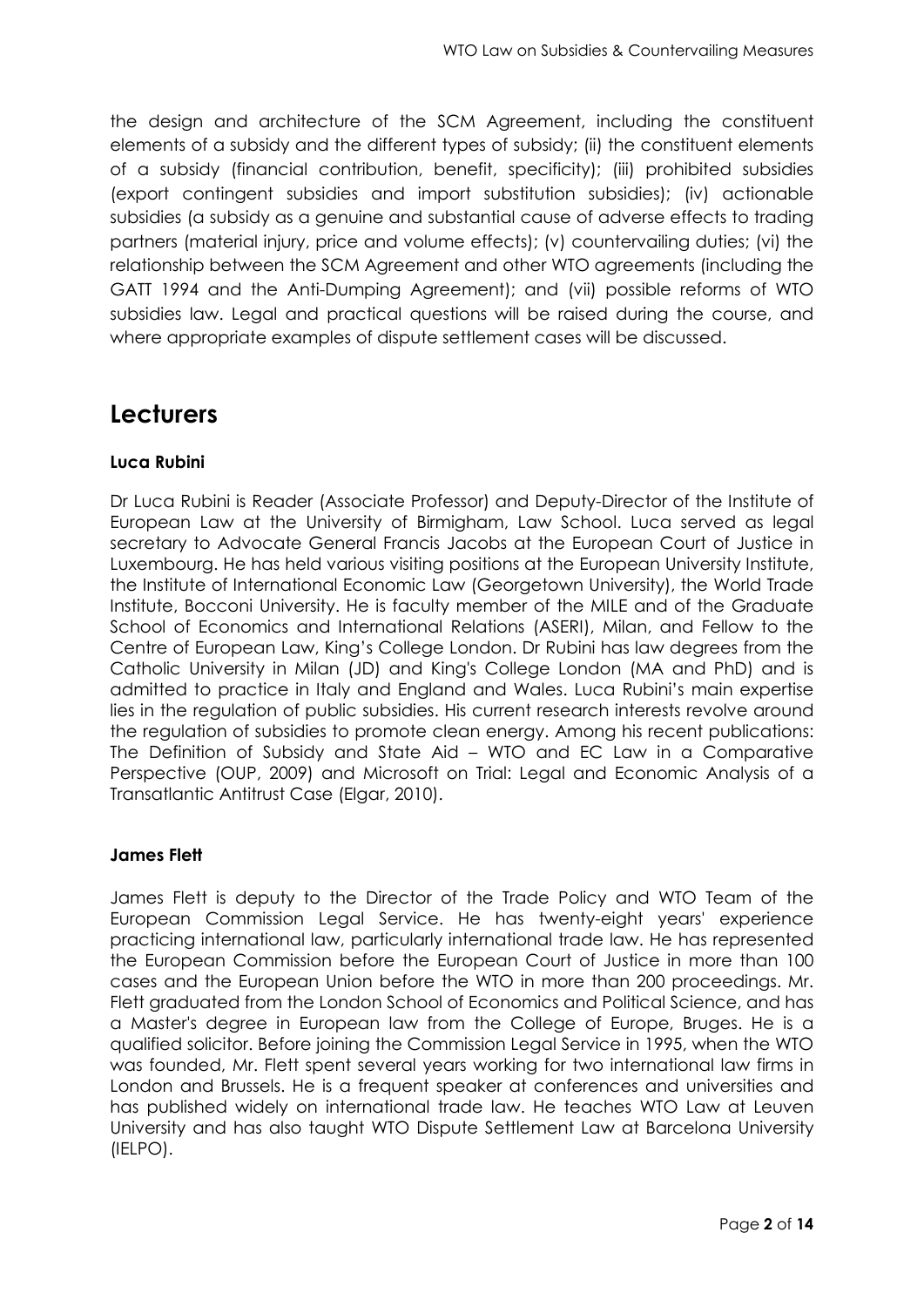# **Learning Objectives**

- Students are expected to read, study and assimilate the basics: the relevant provisions of the GATT 1994 and the SCM Agreement and the content of The Law and Policy of the World Trade Organization, Text, Cases and Materials, Fourth Edition, Peter Van den Bossche and Werner Zdouc, Chapter 12, Subsidies, preferably before the course begins, and to demonstrate this in response to direct questions from the lecturers during class.
- To acquire an overview of the subject, an awareness of the design and architecture of the relevant legal provisions, and of the case law, and an awareness of the issues, so that they know where to look for answers to specific problems.
- To focus on specific conceptural problems that have arisen, and how they have been resolved in practice in the case law. Thus to develop an understanding of and facility with the principles and analytical tools and methods that are habitually used in this field: a skillset that they can then use themselves to deal with problems yet to be resolved.
- To develop the capacity for independent critical thinking about past case law, that is, the ability to agree or disagree with how the Appellate Body has resolved particular issues, and support their point of view with well-structured and logical analysis.
- To imagine how WTO subsidies law may develop in the future, both on the basis of the existing agreements, and on the basis of possible legislative changes, and to be able to argue in favour or against particular propositions based on a well-structured and logical analysis.

## **Exams and Grades**

- Students' knowledge will be assessed on the basis of an open book, take home exam which needs to be completed on an individual basis. The exam will consist of two case studies.
- Take home assignment made available on Thursday 10 February 2022 after class and to be submitted before Friday 11 February 2022, at 16:00.
- One case study from Luca Rubini, carries 50% weight in the final course grade
- One case study from James Flett, carries 50% weight in the final course grade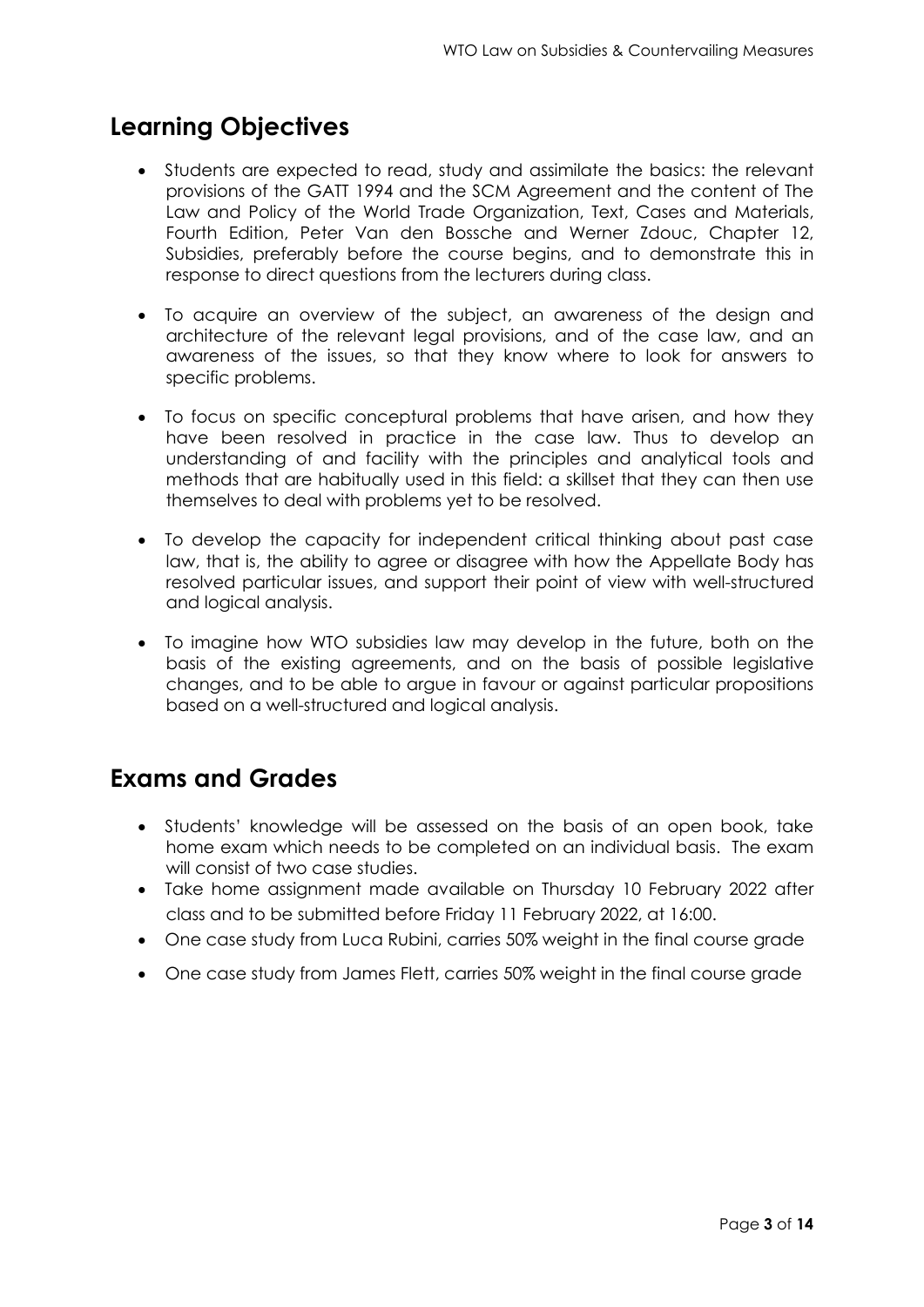| <b>Date</b> | <b>Day</b> | <b>Time</b>                   | Lecturer/s                 | <b>Topic</b>                                            |
|-------------|------------|-------------------------------|----------------------------|---------------------------------------------------------|
| 7 Feb       | Monday     | $9:00 - 12:00$<br>13:00 15:00 | Luca Rubini<br>Luca Rubini |                                                         |
| 8 Feb.      | Tuesday    | 9:00 12:00<br>13:00 15:00     | Luca Rubini<br>Luca Rubini |                                                         |
| 9 Feb.      | Wednesday  | 9:00 12:00<br>14:00 16:00     | James Flett<br>James Flett | Actionable subsidies<br>Actionable subsidies            |
| 10 Feb.     | Thursday   | 9:00 12:00                    | James Flett                | Countervailing duties<br>Green subsidies                |
|             |            | 14:00 16:00                   | James Flett                | SCM and other agreements<br>Reform of WTO subsidies law |
| 11 Feb.     | Friday     |                               | Take-home<br>assessment    |                                                         |

# **Course Overview**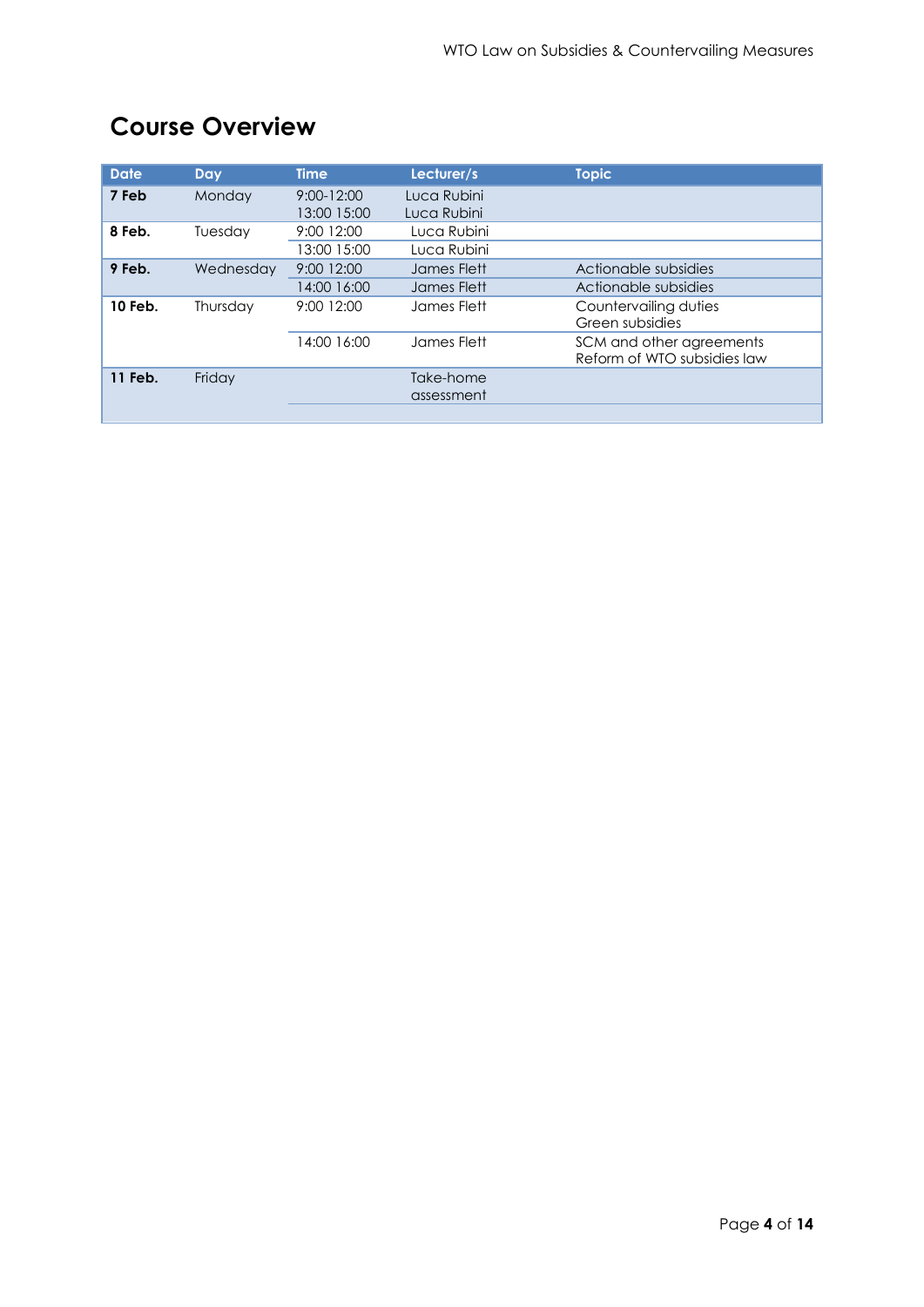### **MONDAY, FEBRUARY 7, 2022**

#### **Lecturer: Luca Rubini**

#### **Topics**

#### Morning

- Subsidies and their control: law and economics
- The GATT/WTO disciplines on subsidies: an overview
- The legal and policy issue of the definition
- Art 1 of the WTO ASCM
- Financial contribution and income or price support

#### Afternoon

- Attribution, government, public and private bodies
- Public bodies and the SOE issue

#### **Readings**

Rubini, The definition of subsidy and State aid (2009, Oxford University Press), Chapter  $\mathcal{D}$ 

Rubini, 'WTO Subsidy Laws: the International Regulation of State Aid', *i*n Herwig Hoffman and Claire Micheau (eds) *State Aid Law of the European Union* (Oxford University Press, 2016), 471-509

Mavroidis, *Trade in Goods* (Oxford University Press, 2012) chapters 8 and 11 (part 2 on the 'Agreement on Agriculture')

Browse through the following panel reports, concentrating on the Art 1 SCM issues and findings:

- Panel Report, *US Measures Treating Export Restraints as Subsidies* (DS 194)
- Various Panel and Appellate Body Reports in *US Tax Treatment for "Foreign Sales Corporations"* (DS 108) and *US – Tax Treatment for "Foreign Sales Corporations"*, Article 21.5 (DS 108), especially the section on the interpretation of the 'otherwise due' language
- Appellate Body Report, *US Definitive Anti-Dumping and Countervailing Measures on Certain Products from China* (DS379), especially paras. 276-356 (concept of 'public body')
- Panel Report, *China GOES* (DS414) especially the section on the interpretation of the 'price support' terminology
- Panel, *US Large Civil Aircraft* (DS353) especially paras. 7.429-7.480 (on the meaning of 'general infrastructure')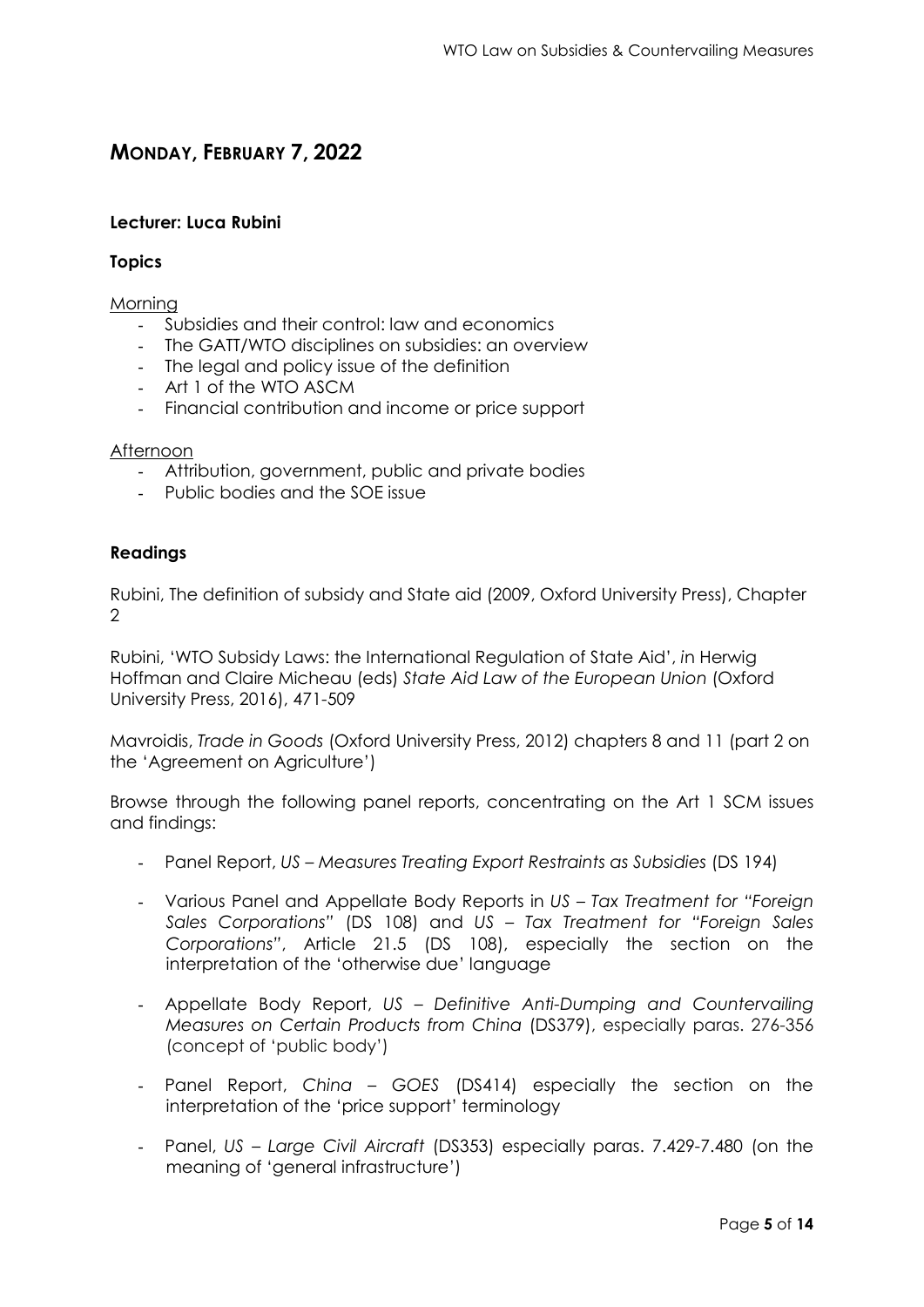#### **Optional readings**

Cartland, M, G Depayre and J Woznowski (2012), "Is Something Going Wrong in the WTO Dispute Settlement?', *Journal of World Trade* 46(5): 979

Sykes, 'The Questionable Case for Subsidies Regulation: A Comparative Perspective' (2010) Journal of Legal Analysis, pages 473-523

Wu, "The 'China, Inc.' Challenge to Global Trade Governance" (2016) *Harvard International Law Journal* 57: 1001-1063.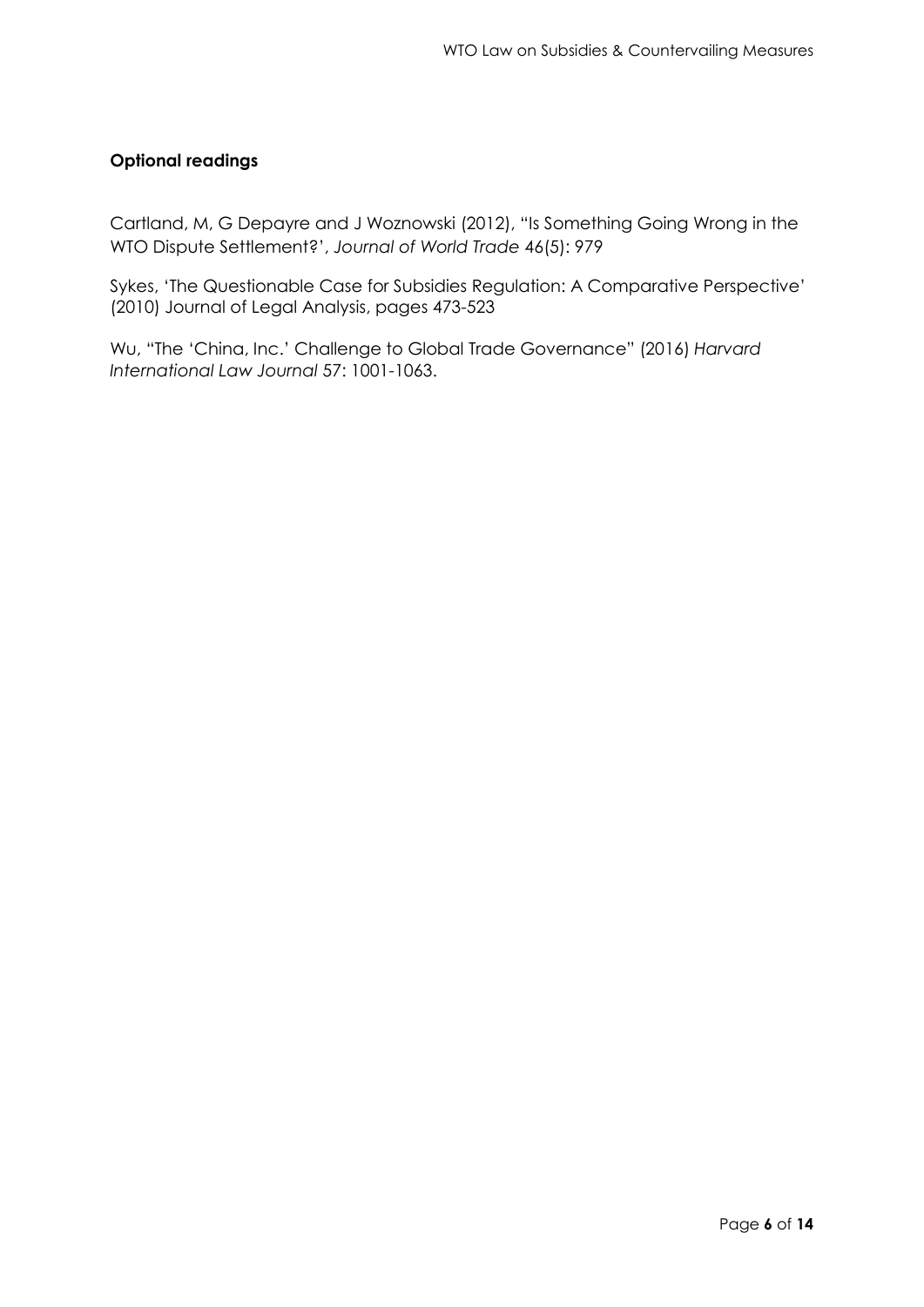### **TUESDAY, FEBRUARY 8, 2022**

#### **Lecturer: Luca Rubini**

#### **Topics**

#### Morning

- The benefit and its issues
- Case-study: *Canada – Renewable Energy/FIT*
- Specificity (de jure; de facto; objective requirements; regional specificity)

#### **Afternoon**

- Introduction to category of subsidies: 'prohibited', 'actionable' and 'nonactionable' subsidies
- Prohibited subsidies: the contingency test
- Remedies

#### **Reading**

Rubini, 'WTO Subsidy Laws: the International Regulation of State Aid', *i*n Herwig Hoffman and Claire Micheau (eds) *State Aid Law of the European Union* (Oxford University Press, 2016), 471-509

Mavroidis, *Trade in Goods* (Oxford University Press, 2012) chapter 8

Browse through the following panel reports, concentrating on the Art 1 SCM issues and findings:

- Appellate Body Report, *Canada – Measures Affecting the Export of Civilian Aircraft* (DS 70), especially paras. 157-158 (on the 'benefit'); read also paras. with examples of the application of the principle
- Appellate Body Report, *Canada – Measures Affecting the Renewable Energy Generation Sector / Measures Relating to the Feed-In Tariff Program (DS 412)* and 426)
- Panel Report, *US – Cotton* (DS267) especially paras. 7.1136-7.1155 (on 'specificity')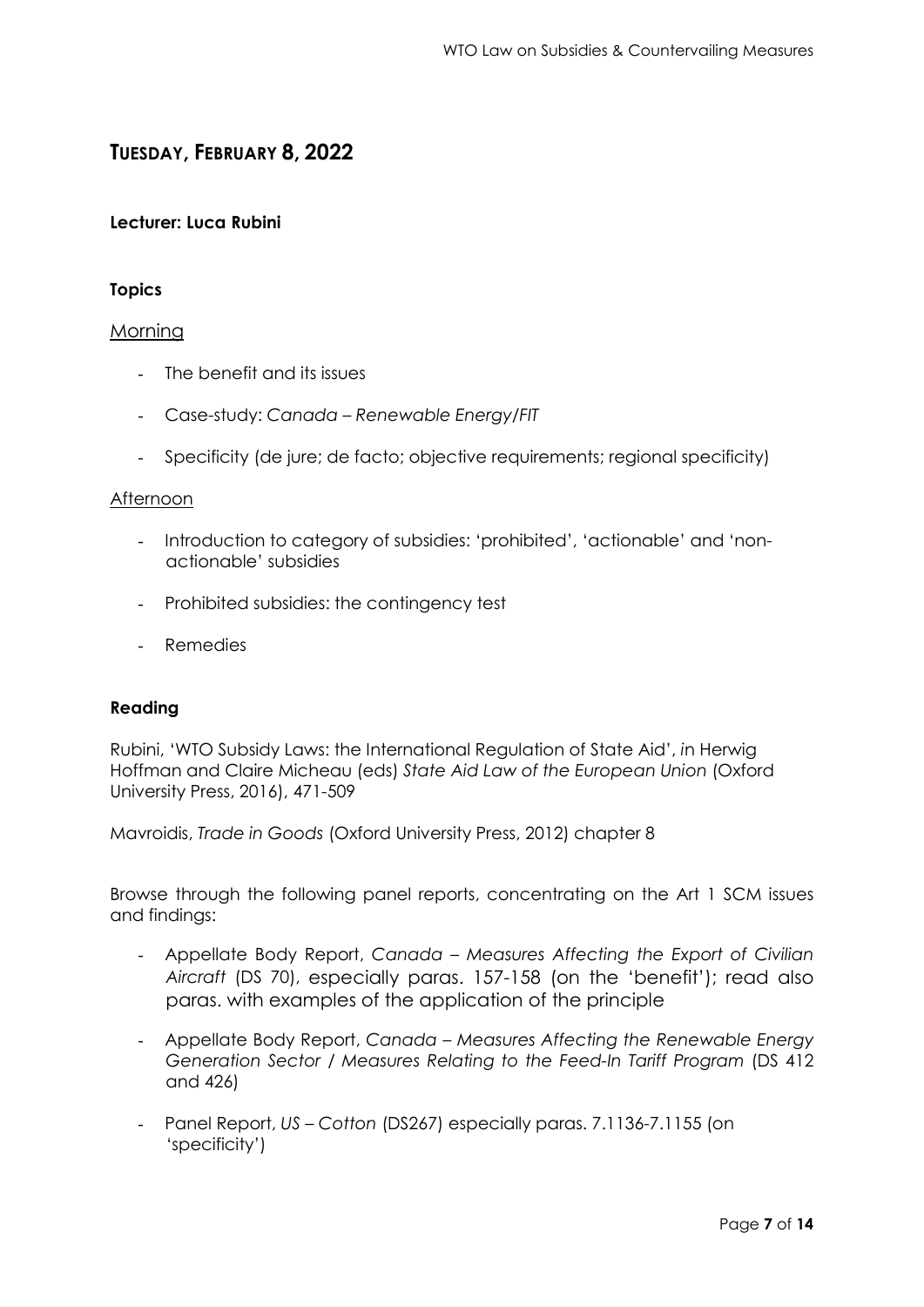- Panel Report, *US Softwood Lumber IV* (DS257) especially paras. 7.114-7.125 (idem)
- Panel Report, *US Aircraft* (DS353) especially paras. 7.429-7.480 (on the meaning of 'general infrastructure')
- Appellate Body Report, *EC and certain Member States Measures Affecting Trade in Large Civil Aircraft* (DS 316), especially paras 1036-1056 (on the notion of 'export contingency')
- Appellate Body Report, *US Conditional Tax Incentives for Large Civil Aircraft* (DS 487) (on contingency test)
- Appellate Body Report, *EC and certain Member States Measures Affecting Trade in Large Civil Aircraft,* Article 21.5 (DS 316) (on contingency test)
- Panel Report, *Australia Leather (Article 21.5 of the DSU)* (DS126)

#### **Optional reading**

Cosbey and Mavroidis, 'A Turquoise Mess: Green Subsidies, Blue Industrial Policy and Renewable Energy: The Case for Redrafting the Subsidies Agreement of the WTO; (2014) Journal of International Economic Law 11-47

Crivelli and Rubini, 'Flying High in a Plane' Appellate Body Report, European Communities and Certain Member States – Measures Affecting Trade in Large Civil Aircraft (WT/DS316/AB/RW), RSC Working Paper, 2020

Grane, 'Remedies Under WTO Law' (2001) Journal of International Economic Law 755-772

"Joint Statement on Trilateral Meeting of the Trade Ministers of the United States, Japan, and the European Union", 31 May 2018

Rubini, "The Age of Innocence. The evolution of the case-law of the WTO dispute settlement. Subsidies as case-study", in M Elsig, B Hoekman, and J Pauwelyn (eds) *Assessing the World Trade Organization. Fit for Purpose?*, Cambridge University Press, 2017, pp. 276-317.

Rubini, "The never-ending story. The puzzle of subsidies" in Meredith Crowley (ed) *Trade war*: *The Clash of Economic Systems Endangering Global Prosperity* (CEPR, London, 2019), 85-90

Rubini, 'The Good, the Bad and the Ugly. Lessons on Legal Methodology from the Recent WTO litigation on Renewable Energy Subsidies' (2014) Journal of World Trade, 895-938

Rubini, 'The Wide and the Narrow Gate. Benchmarking in the SCM Agreement after the *Canada – Renewable Energy/FIT* Ruling' (2015) *World Trade Review*, 211-237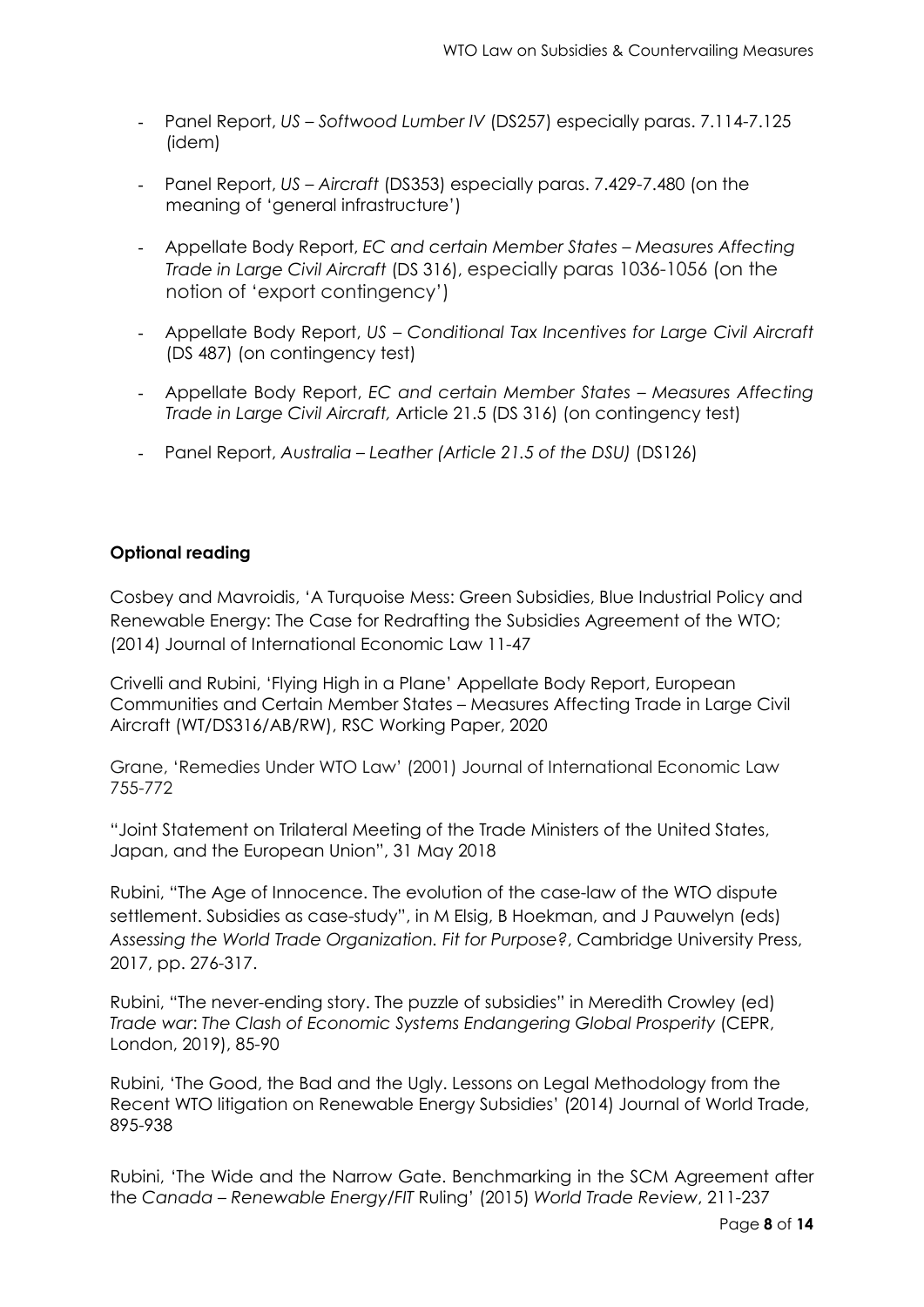### **WEDNESDAY, FEBRUARY 9, 2022**

#### **Lecturer: James Flett**

#### **Topics**

- 1. Actionable subsidies
- 1.1 Subsidies causing injury
- 1.1.1 Like product
- 1.1.2 Domestic industry
- 1.1.3 Injury
- 1.1.4 Causation
- 1.2 Subsidies causing nullification or impairment
- 1.3 Subsidies causing serious prejudice
- 1.3.1 The relevant geographic market
- 1.3.2 The relevant product market
- 1.3.3 The reference period
- 1.3.4 Price undercutting, depression and suppression
- 1.3.5 Displacement or impedance of imports or exports
- 1.3.6 Lost sales
- 1.3.7 Causation and non-attribution
- 1.3.8 Non-subsidized like product
- 1.3.9 Threat of serious prejudice
- 1.4 Other matters
- 1.4.1 Temporal application of Article 5 of the SCM Agreement
- 1.4.2 Pass-through of subsidies
- 1.4.3 Aggregation and Cumulation
- 1.4.4 Annex V of the SCM Agreement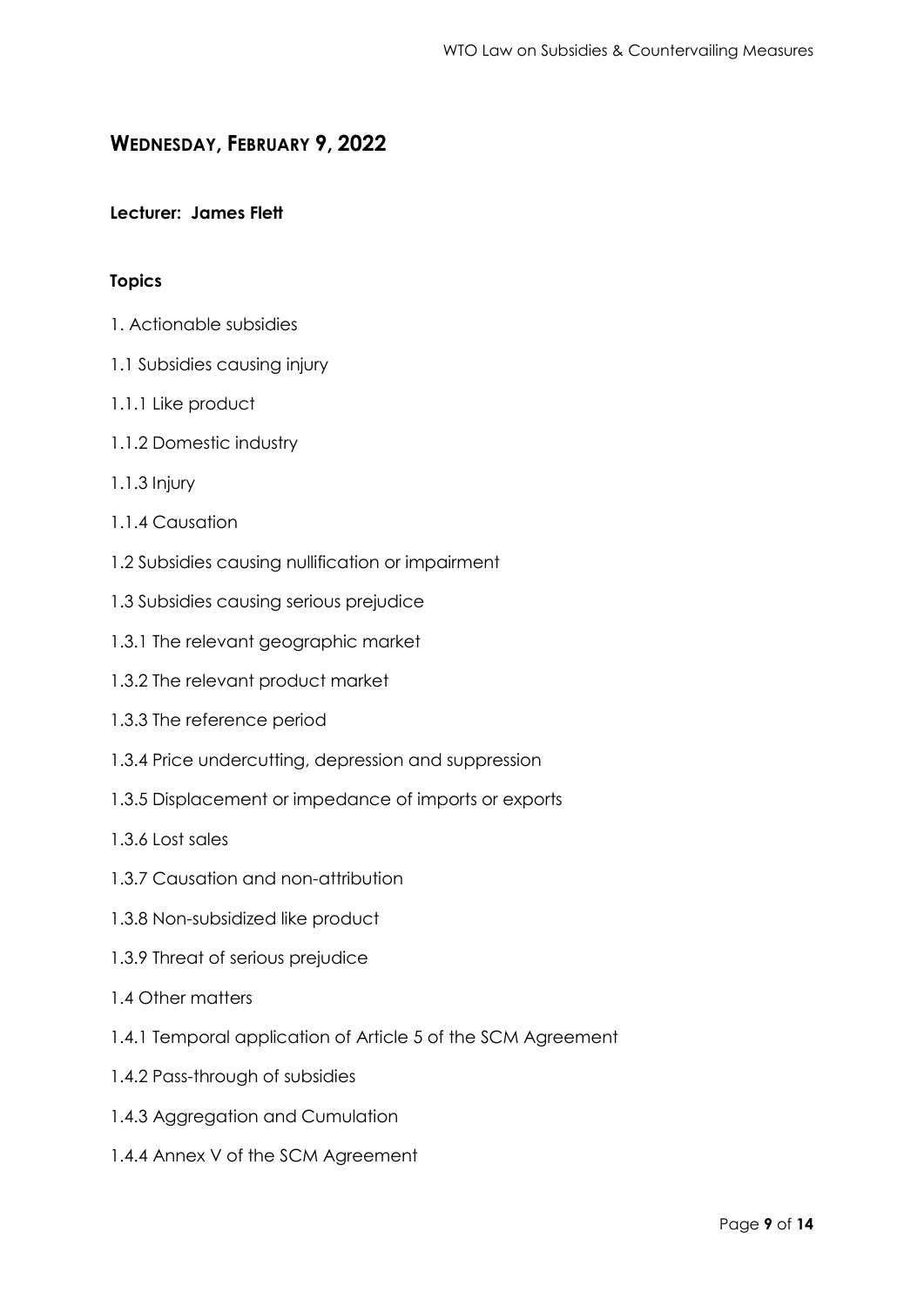#### **Compulsory Reading Material**

SCM Agreement, particularly Articles 5 and 6.

The Law and Policy of the World Trade Organization, Text, Cases and Materials, Fourth Edition, Peter Van den Bossche and Werner Zdouc, Chapter 12, Subsidies. The whole chapter, but at a minimum Part 5.

Appellate Body Report, *European Communities and Certain Member States – Measures Affecting Trade in Large Civil Aircraft,* WT/DS316/AB/R:

Paras. 650-690 (temporal scope of Article 5 of the SCM Agreement) Paras. 698-715 (the life of a subsidy and intervening events) Paras. 1105-1138 (serious prejudice, relevant product market) Paras. 1229-1241(causation)

Appellate Body Report, *European Communities and Certain Member States – Measures Affecting Trade in Large Civil Aircraft (Recourse to Article 21.5 of the DSU by the United States)*, WT/DS316/AB/RW:

Paras. 5.351-5.383 (Article 7.8 of the SCM Agreement) Paras. 5.419-5.455 (non-subsidised like product)

Appellate Body Report, *United States – Measures Affecting Trade in Large Civil Aircraft (Second Complaint)*, WT/DS353/AB/R:

Paras. 480-549 (procedures under Annex V of the SCM Agreement) Paras. 1275-1349 (collective assessment of subsidies and their effects)

Appellate Body Report, *United States – Measures Affecting Trade in Large Civil Aircraft (Second Complaint) (Recourse to Article 21.5 of the DSU by the European Union)*, WT/DS353/AB/RW:

Paras. 5.463-5.526 (analysis of the tied tax subsidies)

#### **Optional Reading Material**

WTO Analytical Index (to research case law pertaining to particular agreements and provisions related to subsidies):

[https://www.wto.org/english/res\\_e/publications\\_e/ai17\\_e/ai17\\_e.htm](https://www.wto.org/english/res_e/publications_e/ai17_e/ai17_e.htm)

For general research purposes:

[www.tradelawguide.com](http://www.tradelawguide.com/)

[www.worldtradelaw.net](http://www.worldtradelaw.net/)

Dominic Coppens, WTO Disciplines on Subsidies and Countervailing Measures, Balancing Policy Space and Legal Constraints, Cambridge University Press (2014) (as a general reference source).

Luca Rubini, The Definition of Subsidy and State Aid, Oxford University Press (2009) (as a source for reflections on some of the underlying concepts in subsidies law).

For further research, see the list of Further Readings at the end of Chapter 12 (Subsidies) of The Law and Policy of the World Trade Organization, Text, Cases and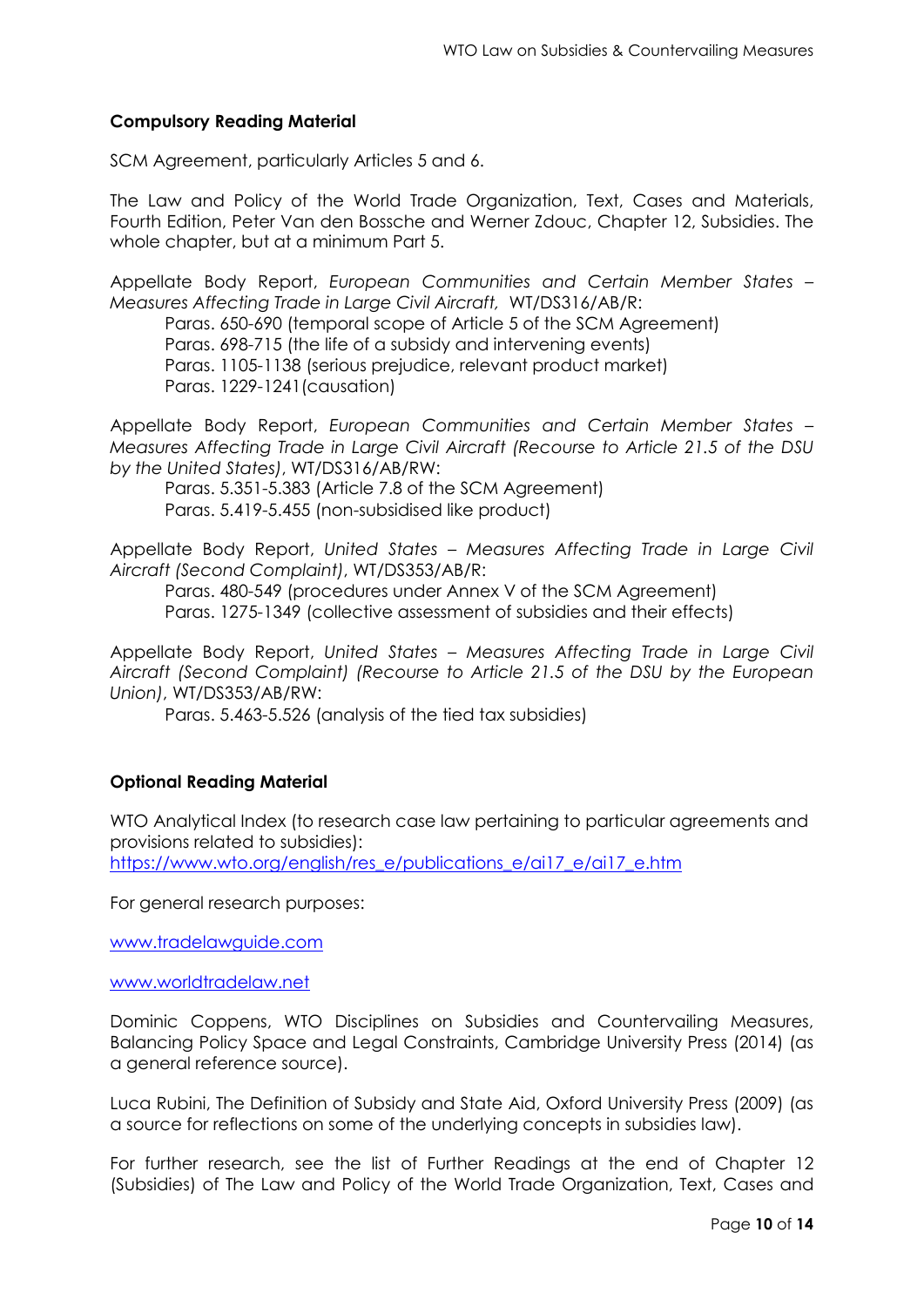Materials, Fourth Edition, Peter Van den Bossche and Werner Zdouc, and the Bibliography at the end of WTO Disciplines on Subsidies and Countervailing Measures, Dominic Coppens.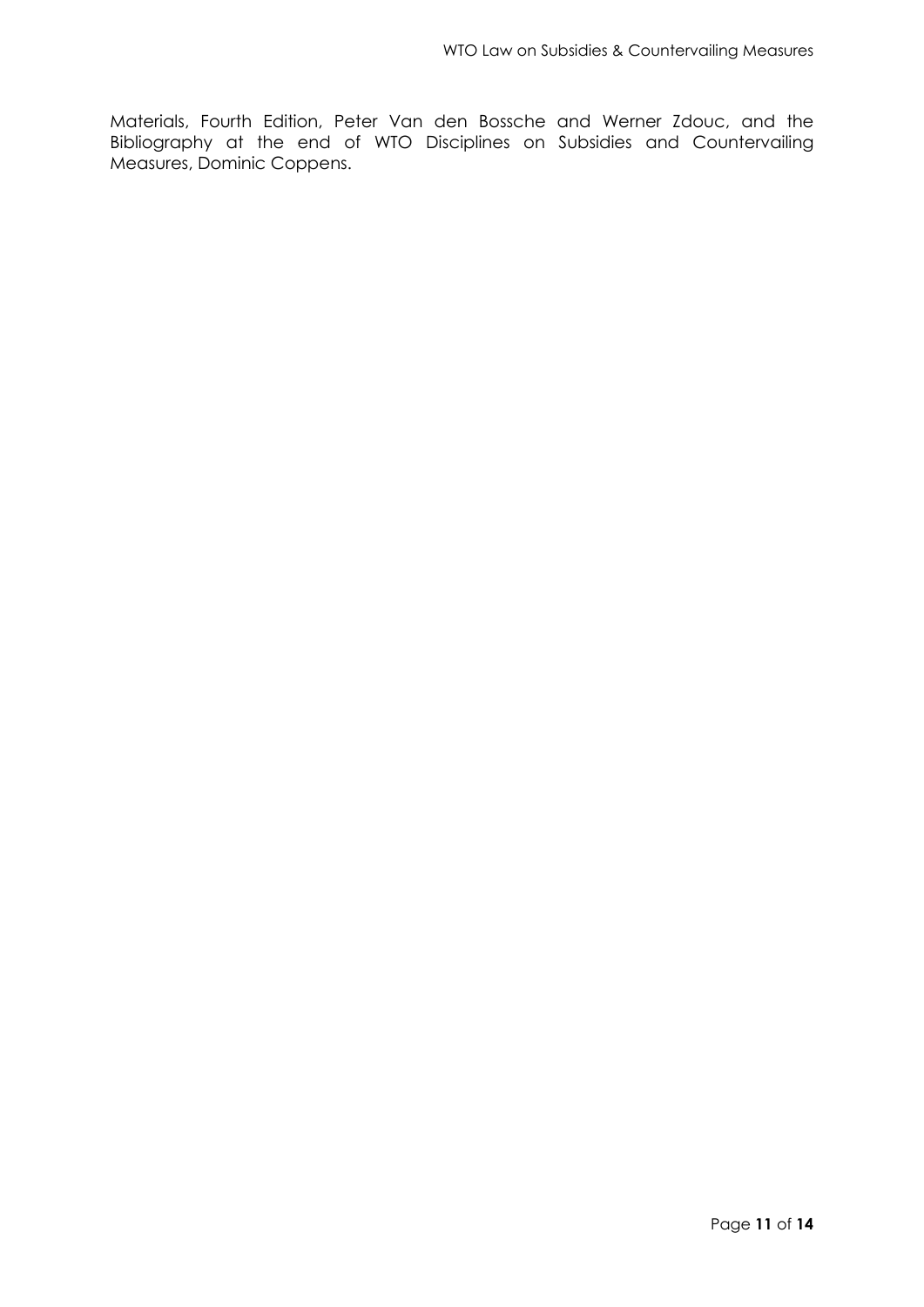### **THURSDAY, FEBRUARY 10, 2022**

#### **Lecturer: James Flett**

#### **Topics**

- 2. Countervailing duties
- 2.1 Conditions for the imposition of countervailing duties
- 2.2 Conduct of countervailing duty investigations
- 3. Relationship between the SCM Agreement and other covered agreements
- 3.1 The GATT 1994
- 3.2 The Agreement on Agriculture
- 3.3 The Anti-Dumping Agreement
- 4. The problem of green subsidies
- 5. Possible reforms of the SCM Agreement

#### **Compulsory Reading Material**

SCM Agreement, particularly Part V (including Article 10) and Article 32.1.

The GATT 1994, Articles III, VI and XVI.

Agreement on Agriculture, Articles 1, 2, 6-10, 13 and 21.

Anti-Dumping Agreement, Article 2.

The Law and Policy of the World Trade Organization, Text, Cases and Materials, Fourth Edition, Peter Van den Bossche and Werner Zdouc, Chapter 12, Subsidies. The whole chapter, but at a minimum part 6.

Appellate Body Report, *United States – Final Countervailing Duty Determination with Respect to Certain Softwood Lumber from Canada*, WT/DS257/AB/R, paras 82-120 (use by investigating authorities of an out-of-country benefit benchmark).

Appellate Body Report, *United States - Definitive Anti-Dumping and Countervailing Duties on Certain Products from China*, WT/DS379/AB/R, paras. 541-545, 550-572, and 582-583 ("double remedies").

Bartels, Lorand. 'The Relationship between the WTO Agreement on Agriculture and the SCM Agreement: An Analysis of Hierarchy Rules in the WTO Legal System'. Journal of World Trade 50, no. 1 (2016): 7–20.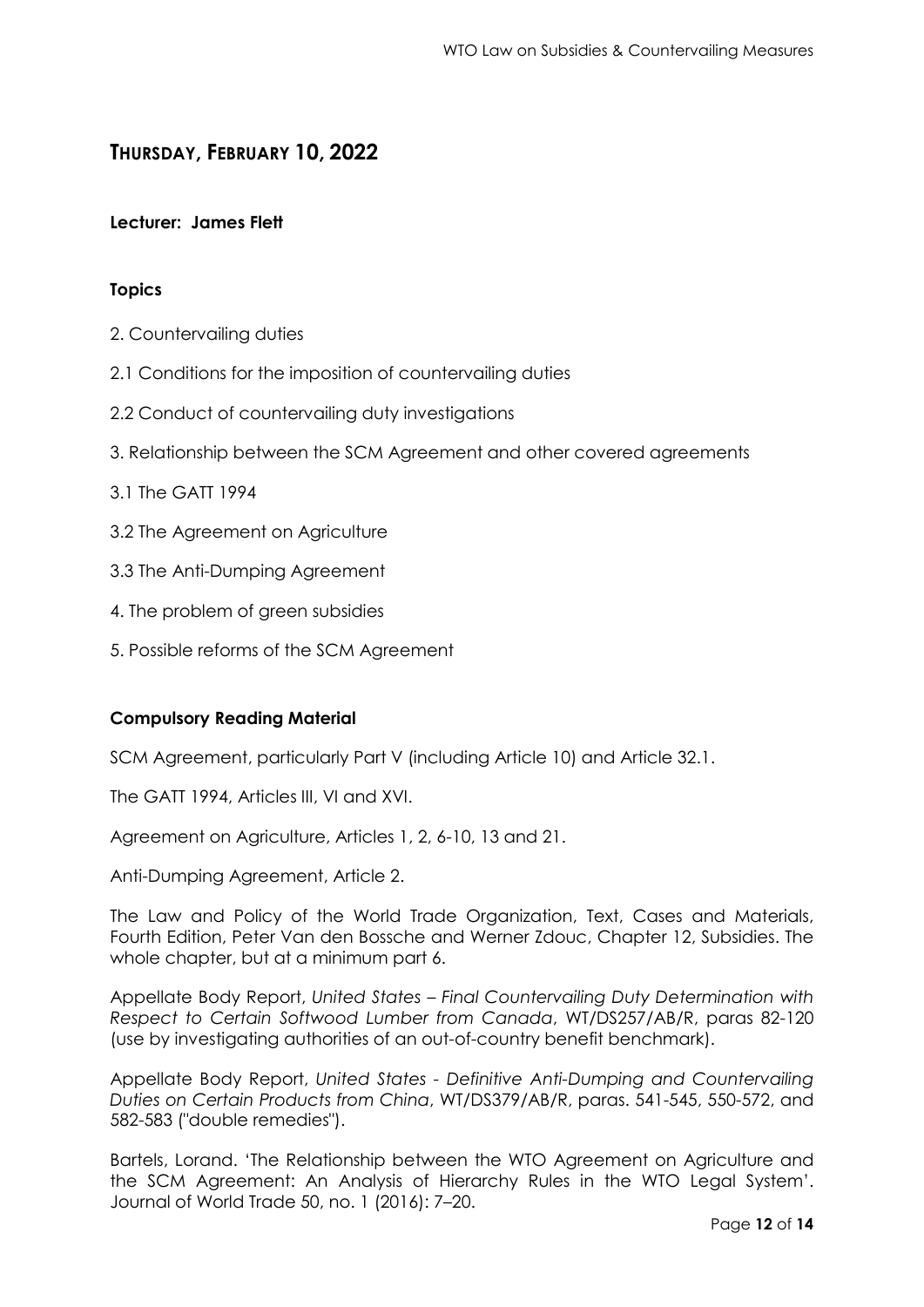### **Optional Reading Material**

See the previous list.